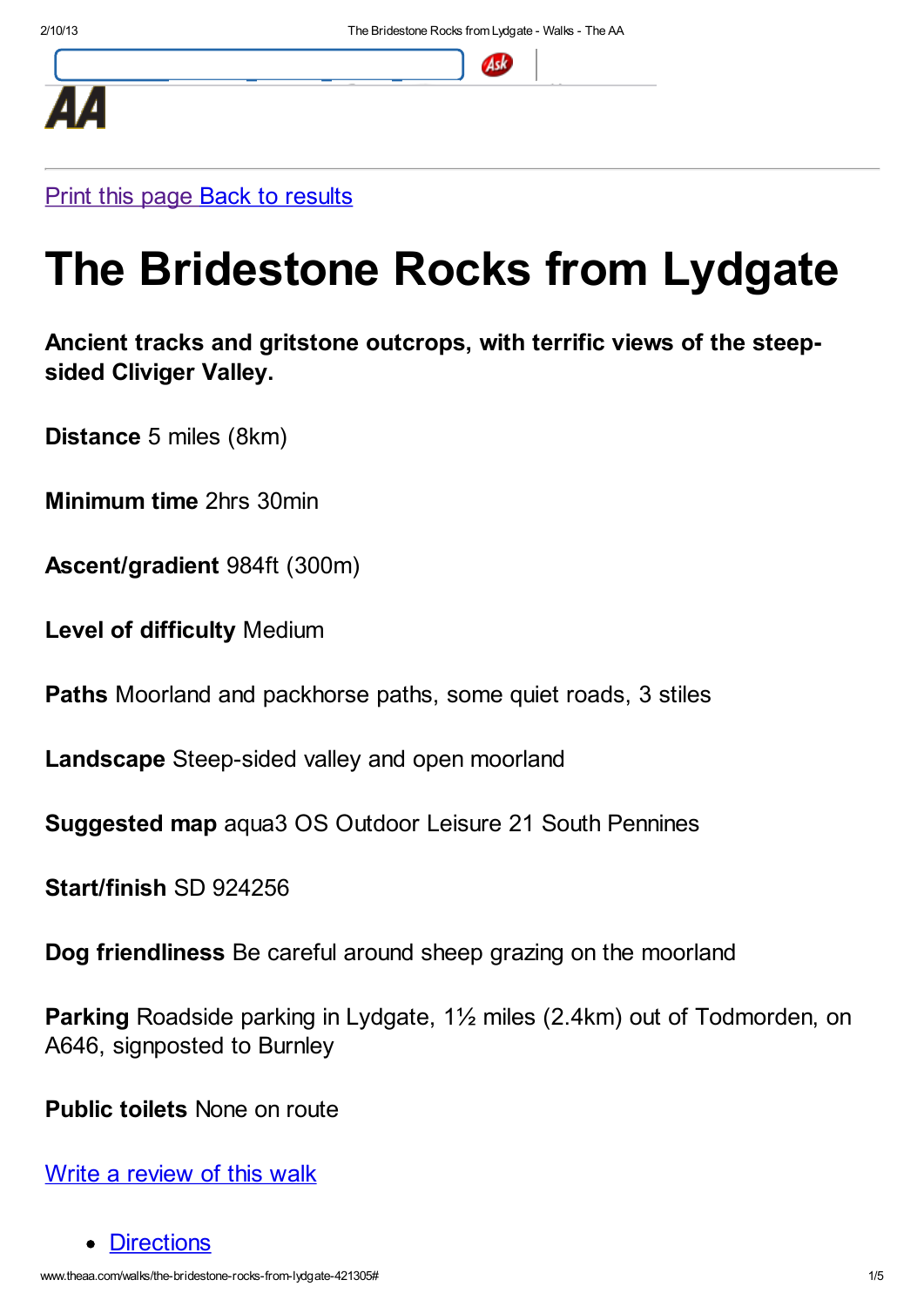- [Background](http://www.theaa.com/walks/the-bridestone-rocks-from-lydgate-421305#background)
- [Information](http://www.theaa.com/walks/the-bridestone-rocks-from-lydgate-421305#information)



© The Automobile Association 2008. © Crown Copyright Licence number 100021153

1 From the post office in Lydgate, take Church Road. At the end go right, down the drive towards a house. Look immediately for a path that passes to the right of this house and soon goes beneath the arch of a railway viaduct. Join a stony track, as you walk steeply uphill, the track is sunken, between walls. Where the walls end, the track gives access to open moorland. Keep right, along a track towards a farm. Keep left of the farmhouse, continuing along a walled track uphill. When you meet another walled track, go right towards a rocky outcrop on the first horizon. Beyond two gates you are on open moorland again: Whirlaw Common. Cross pasture on a section of paved causeway to arrive, via a gate, at Whirlaw Stones.

2 Keep to the causeway that bears right, below the stones, with panoramic views of the Cliviger Valley, Todmorden and, ahead, Stoodley Pike. Leave Whirlaw Common by a gate on to a walled path. Bear sharp left at a farm, on a stony track that follows a wall uphill. Bear right around the rocks, to join Windy Harbour Lane. You have a steep climb, before the road levels off to meet Eastwood Road. Go left here for just 150yds (140m). Where the wall ends, take a stile on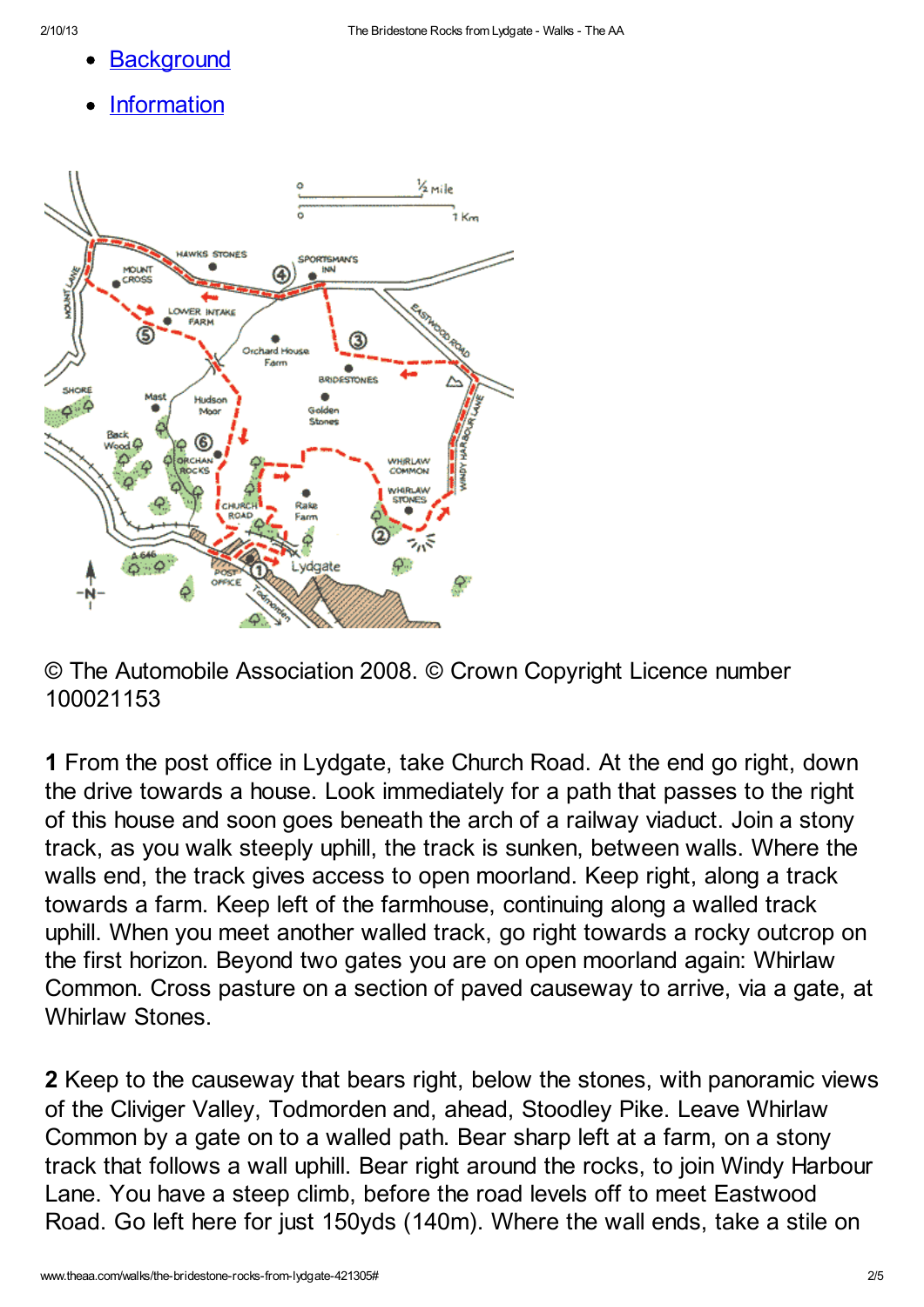the left. A grassy path leads you to another fascinating collection of rocks, known as the Bridestones.

3 Continue past the Bridestones through a landscape of scattered boulders, before turning right to follow an indistinct path across rough terrain. When you meet a road, you'll be greeted by the sight of the Sportsman's Inn.

4 Go left, along the road; you have a mile (1.6km) of level walking, passing the Hawks Stones on the right and a handful of houses, until you come to a minor road on the left. This is Mount Lane, signed to Shore and Todmorden. Walk down this road and beyond a farm on the right, take a good track to the left, slightly downhill. Look out for Mount Cross in a field to your left.

5 Detour past Lower Intake Farm on a path, soon enclosed by walls. 200yds (183m) beyond a small bridge over a stream, look out for a stile on your right, by a gate between heavy stone gateposts. Follow a field path downhill, keeping a wall to your left. This grassy track takes you beneath another gritstone outcrop, known as Orchan Rocks.

6 Where the wall bears left, beyond the rocks, follow it downhill to a stile. You now join a farm track that takes a serpentine route downill, through woodland. Your way is clear: down into the valley and back into Lydgate.

The Long Causeway, between Halifax and Burnley, is an ancient trading route, possibly dating back to the Bronze Age. Crosses and waymarker stones helped to guide travellers across the moorland wastes, though most of them have been lost or damaged in the intervening years. Amazingly, Mount Cross has survived intact: a splendid, though crudely carved, example of the Celtic 'wheel-head' design. Opinions differ about its age but it is certainly the oldest man-made artefact in the area, erected at least a thousand years ago.

The Sportsman's Inn, visited on this walk, is one of many isolated pubs in the South Pennines that seem to be situated 'miles from anywhere'. In fact they were built on old routes, and catered for customers on the move, such as drovers and the men who led the trains of packhorse ponies across the moorland tracks. The Sportsman's Inn lies on the Long Causeway, now upgraded to a high-level road between Todmorden and Burnley. These days the pub caters for motorists and walkers, with good food and beers.

The hills and moors to the north of Todmorden are dotted with gritstone outcrops. The impressive piles of Orchan Rocks and Whirlaw Rocks are both encountered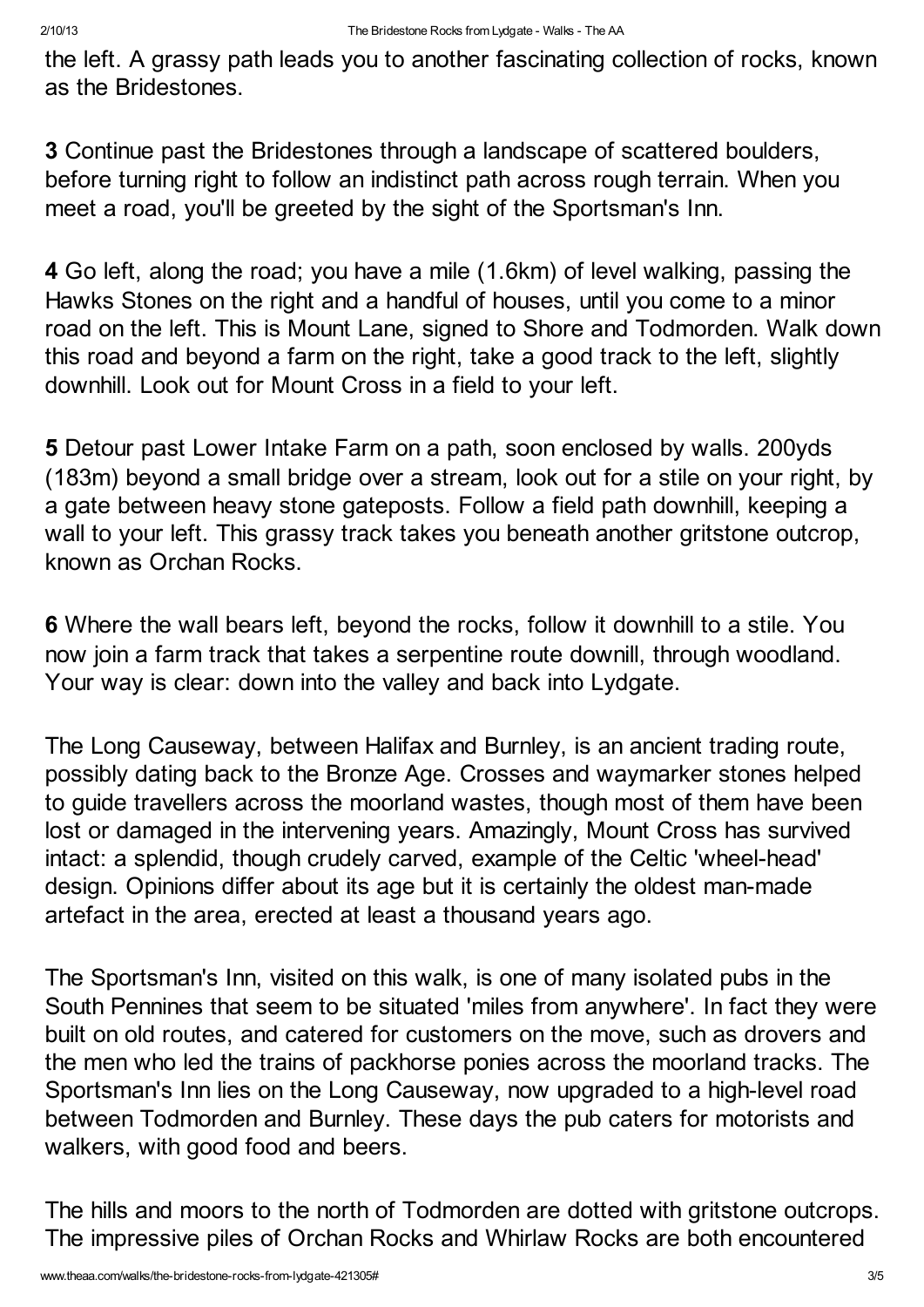on this walk. But the most intriguing rock formations are to be found at the Bridestones. One rock in particular has been weathered by wind and water into a tear-drop shape, and stands on a base that looks far too slender to support its great weight. It resembles a rock in the North York Moors National Park, which is also known as the Bridestone.

The Cliviger Valley links two towns - Todmorden in West Yorkshire and Burnley in Lancashire - that expanded with the textile trade, and then suffered when that trade went into decline. The valley itself is narrow and steep-sided, in places almost a gorge. Into the cramped confines of the valley are shoe-horned the road, railway line, the infant River Calder and communities such as Portsmouth, Cornholme and Lydgate that grew up around the textile mills. The mills were powered by fast-flowing becks, running off the steep hillsides. The valley is almost a microcosm of the Industrial Revolution: by no means beautiful, but full of character. This area is particularly well provided with good footpaths, some of them still paved with their original causey stones.

#### Where to eat and drink

The Sportsman's Inn is directly on the route of this walk. Better yet, it specialises in good food, as these isolated Pennine pubs now tend to do. The Staff of Life, on the main A646 at Lydgate, is another cosy 'real ale' pub where walkers get a warm welcome.

## While you're there

If you continue along the Long Causeway, you'll soon come to Coal Clough Windfarm. These huge wind turbines can be found on the crest of many a South Pennine hill, attracting strong winds and equally strong opinions. To some people they represent a sustainable future for energy, to others they are ugly intrusions in the landscape.

### What to look for

In geological terms, the South Pennines are largely made up of Millstone grit and coarse sandstone. Where the gritstone is visible, it forms rocky crags and outcrops, like those encountered on this walk. The typical landscape is moorland of heather and peat, riven by steep-sided valleys. Here, in the cramped confines of the steep-sided Cliviger Valley, road, rail and river cross and re-cross each other - like the flex of an old-fashioned telephone.